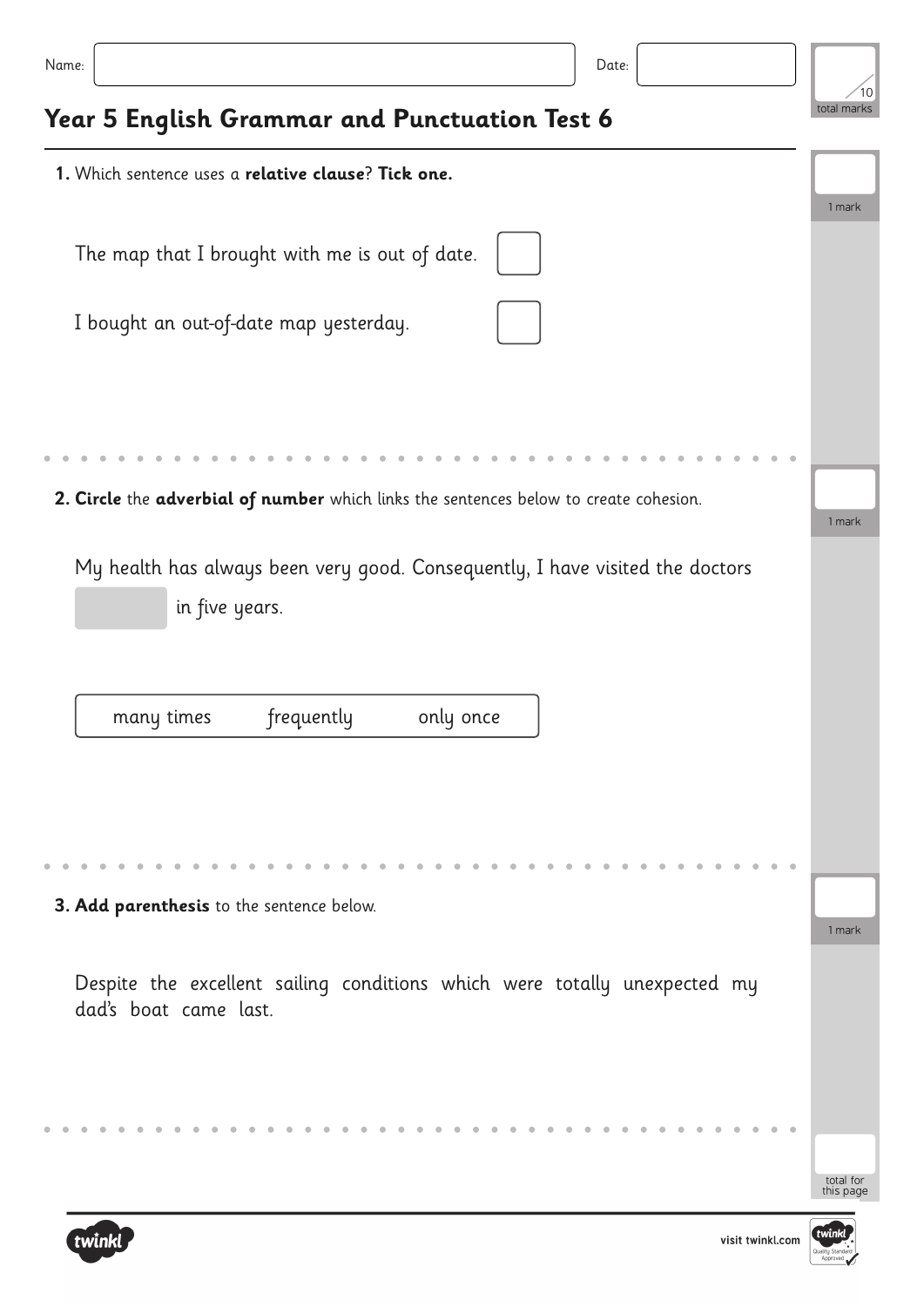



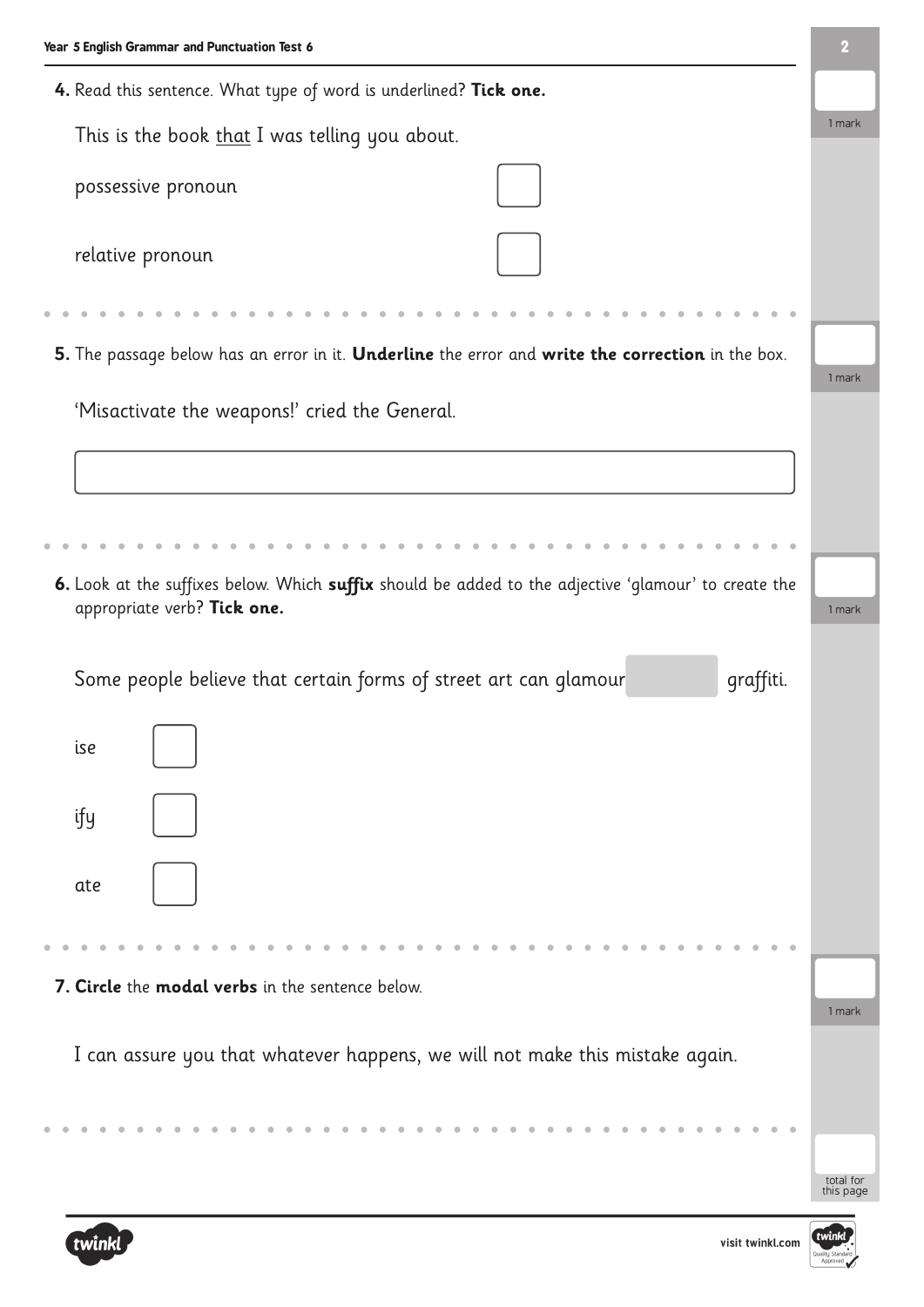**8.** Look at the words which are used help to link sentences and paragraphs. **Write each word once** to complete the sentence below. Remember to use correct punctuation.

| Learning to play an instrument can take time.                                                     | you need to |                        |
|---------------------------------------------------------------------------------------------------|-------------|------------------------|
| you will need to have<br>decide which instrument to learn,                                        |             |                        |
| lessons from someone who can already play it.                                                     | will help   |                        |
| to ensure that you learn to play the instrument correctly.                                        |             |                        |
| this<br>firstly<br>then                                                                           |             |                        |
|                                                                                                   |             |                        |
| 9. This sentence is ambiguous. Rewrite the sentence below using commas to make the meaning clear. |             | 1 mark                 |
| In the picnic box I put bananas crisps lemonade sandwiches and biscuits.                          |             |                        |
|                                                                                                   |             |                        |
|                                                                                                   |             |                        |
|                                                                                                   |             |                        |
| 10. Which sentence is using parenthesis correctly? Tick one.                                      |             |                        |
| The immense forest $-$ lush with vegetation in the rainy season $-$ was teeming with<br>wildlife. |             | 1 mark                 |
| The immense forest $-$ lush with vegetation $-$ in the rainy season was teeming with<br>wildlife. |             |                        |
| The immense $-$ forest lush with vegetation $-$ in the rainy season was teeming with<br>wildlife. |             |                        |
|                                                                                                   |             |                        |
| ** END OF TEST **                                                                                 |             | total for<br>this page |



1 mark